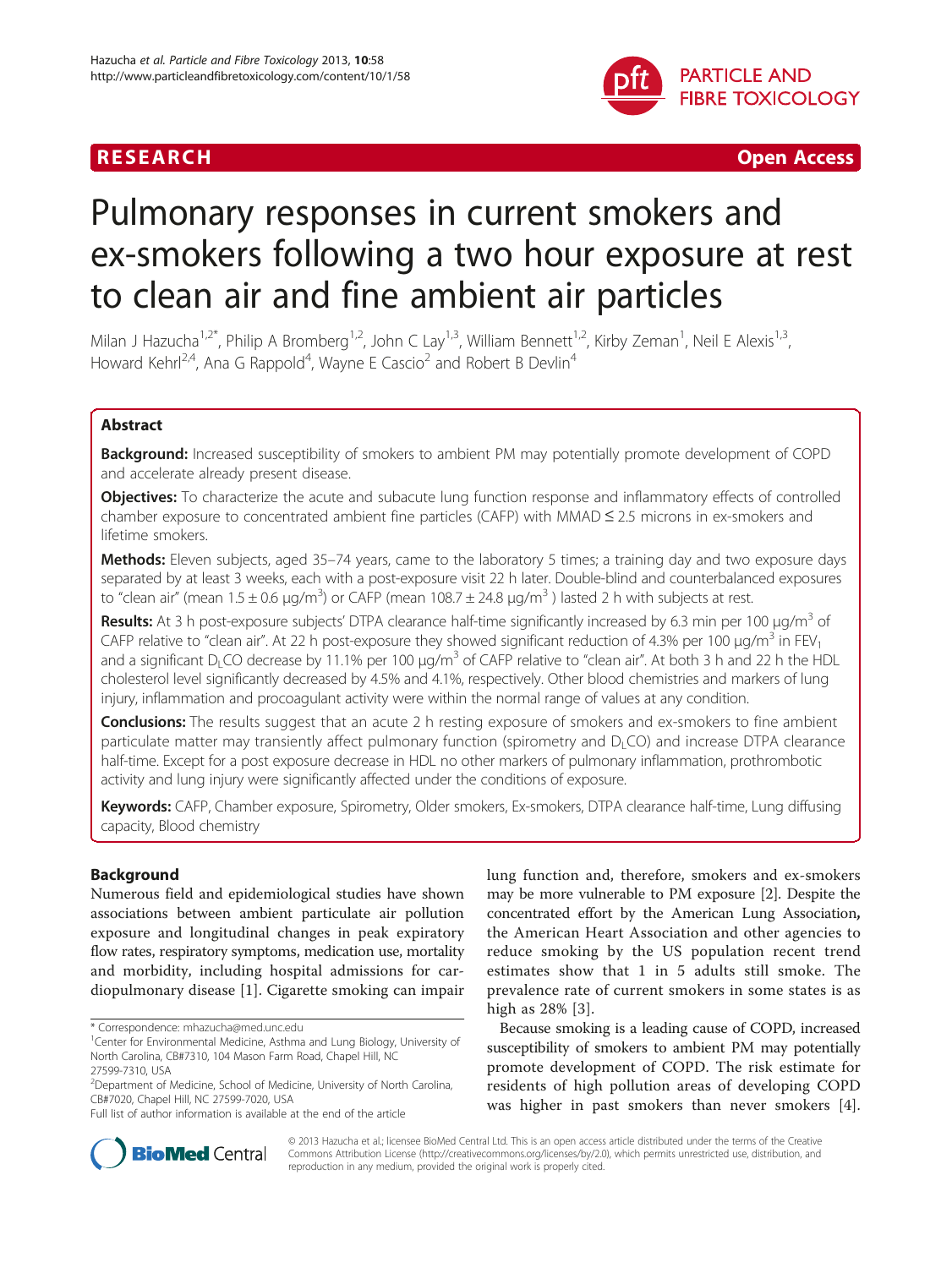Middle-aged current smokers exposed to ambient PM showed a small but statistically significant negative association between pulmonary function  $(FEV<sub>1</sub>)$  and PM<sub>10</sub> levels [[5\]](#page-7-0). To date, very little is known about whether smokers are more susceptible to PM since only a few epidemiologic studies and no laboratory studies have explored the effects of ambient PM on smokers. Laboratory inhalation study of lung deposition of fine particles has shown an increased deposition in smokers which may potentially result in greater susceptibility to injury by ambient PM [[6\]](#page-7-0). Controlled exposure studies and acute panel studies of nonsmokers have, except for a few reporting a post-exposure decrease in  $D_1CO$  [[7](#page-7-0)], generally failed to find any consistent lung function changes associated with exposure to PM [[8,9](#page-7-0)].

The general objective of the study was to examine and characterize the acute and subacute lung function response and inflammatory effects of controlled exposure of middle-aged and older ex-smokers and lifetime smokers to concentrated ambient fine particles (CAFP). More specific objectives were to determine whether smokers following controlled exposure to CAFP develop (a) decrements in spirometry or  $D<sub>L</sub>CO$ , (b) increased respiratory epithelial permeability as measured by  $99mTc-DTPA$ clearance, and (c) changes in pro-coagulant factors and markers of inflammation, oxidative stress and lung injury in peripheral venous blood.

# Results

#### **Subjects**

Table 1 shows the physical characteristics, smoking history expressed as packs per day per year (pack-years) and baseline pulmonary function of the study participants.

All but two subjects (#1 and 2) who quit smoking 7 and 10 years ago, respectively, were current smokers.

#### Particle concentration

On one of the days each subject was exposed to clean filtered air (CA) with particle concentration ranging from 0.0–5.8  $\mu$ g/m<sup>3</sup> (mean 1.5 ± 0.6). Any gaseous pollutants were diluted by a factor of four. On the other day each subject was exposed to CAFP concentration ranging from 28.6 – 305.9  $\mu$ g/m<sup>3</sup> (mean 108.7 ± 24.8). Most of the particles came from traffic in the vicinity of the facility.

#### Pulmonary function

Immediately following exposure estimated difference in FVC and  $FEV_1$  response (Figure [1](#page-2-0)) between CA and CAFP was  $-3.0$  and  $-1.1\%$  points per 100  $\mu$ g/m<sup>3</sup> of CAFP, respectively. Three hours post-exposure this difference was −3.1 and −1.8% points, respectively. None of these changes were statistically significant. However, the difference between CA and CAFP at 22 h showed a reduction of 4.4% ( $p = 0.101$ ) and 4.3% points ( $p = 0.017$ ) per 100  $\mu$ g/m<sup>3</sup> for FVC and FEV<sub>1</sub>, respectively. None of the subjects had to use bronchodilator at any time during the study sessions or reported an increased use of bronchodilator between exposure sessions. We found no consistent changes in  $FEV<sub>1</sub>/FVC$  either following CA (range 70.2%-72.1%) or CAFP (range 70.9%-72.7%) exposures.

The  $R_{AW}$  at 3 h and 22 h following CA exposure showed 1.7% and −0.4% change from baseline; after CAFP the respective changes were −0.7% and 6.0%, with none of the changes being statistically significant.

Table 1 Physical characteristics and baseline pulmonary function

| Subj           | Gender | Race | Age   | Height | Weight | <b>Smoking</b> | BMI  | <b>BSA</b>        | FEV <sub>1</sub> | FEV <sub>1</sub> | FEV <sub>1</sub> /FVC | $D_{L}CO**$ |
|----------------|--------|------|-------|--------|--------|----------------|------|-------------------|------------------|------------------|-----------------------|-------------|
| #              |        |      | [yrs] | [cm]   | [kg]   | [pk-yr]        |      | [m <sup>2</sup> ] | L/s              | [% pred]         | [%]                   |             |
|                | $M^*$  | C    | 74    | 172    | 65.3   | 9.0            | 22.1 | 1.77              | 2.2              | 80.2             | 52.8                  | 9.7         |
| $\overline{2}$ | F*     | C    | 63    | 157    | 60.0   | 40.0           | 24.3 | 1.60              | 1.3              | 61.3             | 58.5                  | 16.3        |
| 3              | F      | C    | 39    | 157    | 114.6  | 48.0           | 46.5 | 2.10              | 1.6              | 60.9             | 57.0                  | 20.3        |
| $\overline{4}$ | M      | C    | 50    | 172    | 77.3   | 31.0           | 26.1 | 1.90              | 3.5              | 103.2            | 78.4                  | 25.3        |
| 5              | M      | B    | 42    | 183    | 75.8   | 39.0           | 22.6 | 1.97              | 3.3              | 92.9             | 72.0                  | 35.5        |
| 6              | F      | B    | 40    | 159    | 87.1   | 38.0           | 34.4 | 1.89              | 1.9              | 84.1             | 82.9                  | 30.0        |
| $\overline{7}$ | F      | C    | 46    | 163    | 61.3   | 30.0           | 23.1 | 1.66              | 2.9              | 109.8            | 81.7                  | 17.1        |
| 8              | F      | B    | 55    | 160    | 60.6   | 54.0           | 23.7 | 1.63              | 2.3              | 114.1            | 75.0                  | 13.7        |
| 9              | F      | C    | 35    | 168    | 82.1   | 39.0           | 29.1 | 1.92              | 3.7              | 123.0            | 71.5                  | 22.6        |
| 10             | F      | B    | 53    | 154    | 55.8   | 60.0           | 23.5 | 1.53              | 1.6              | 83.6             | 82.2                  | 8.7         |
| 11             | F      | B    | 35    | 165    | 82.7   | 12.0           | 30.4 | 1.90              | 2.4              | 96.5             | 78.2                  | 15.1        |
| Mean           |        |      | 48    | 165    | 74.8   | 27.8           | 36.4 | 1.80              | 2.5              | 91.8             | 72.3                  | 20.0        |
| <b>SEM</b>     |        |      | 4     | 3      | 5.2    | 2.2            | 4.7  | 0.10              | 0.2              | 6.1              | 3.5                   | 2.6         |

\*ex-smoker; \*\*DLCO in ml/min/mm Hg;

 $M$  = male, F = female; C = Caucasian, B = black; BSA = body surface area; BMI = body mass index.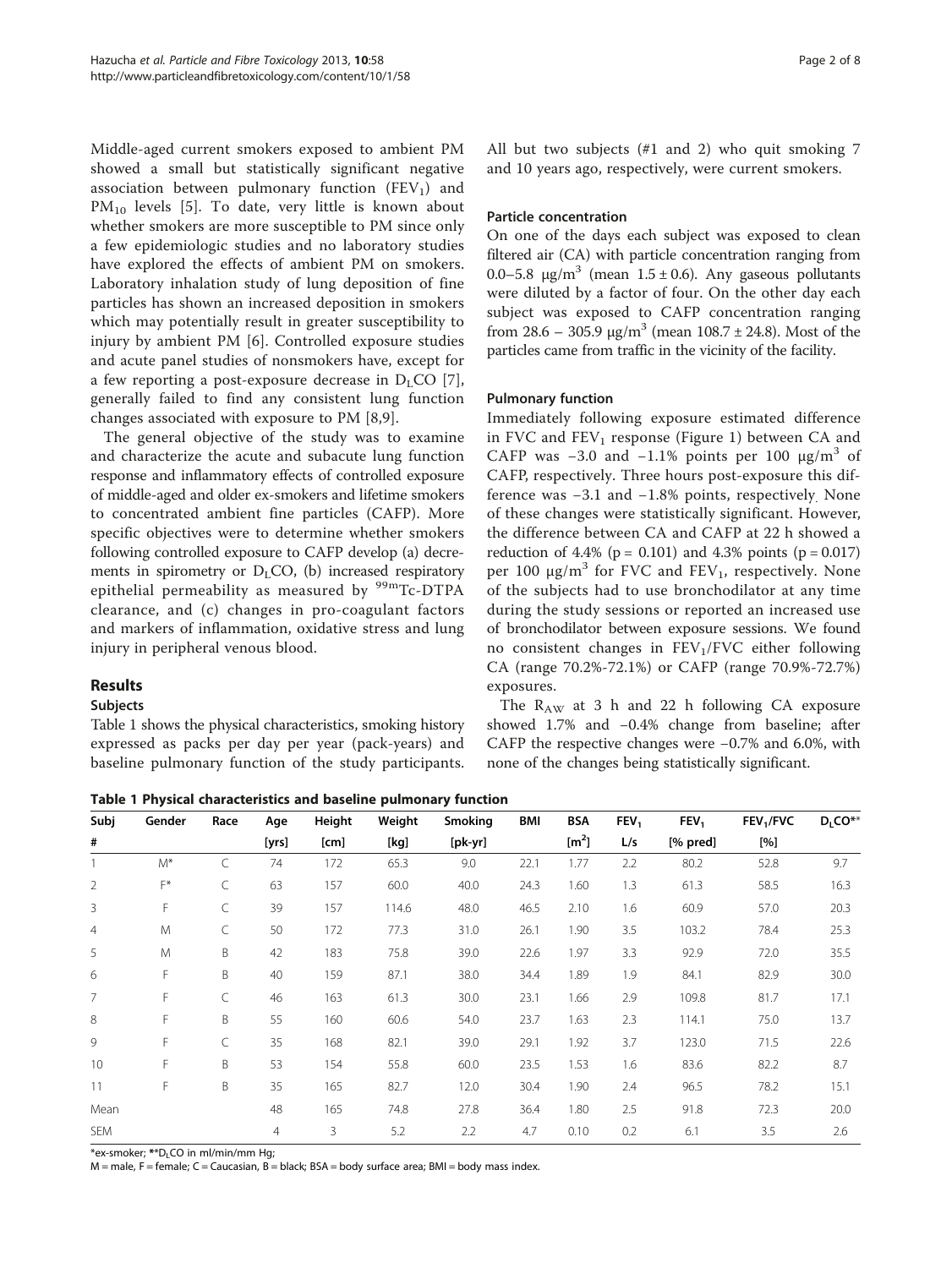<span id="page-2-0"></span>

Single breath  $D_{L}CO$  decreased significantly by 11.1% per 100  $\mu$ g/m<sup>3</sup> (p = 0.035 one sided) at 22 h following exposure to CAFP (Figure 2).

#### 99mTc-DTPA clearance

Following CA exposure mean <sup>99m</sup>Tc-DTPA clearance half-time remained stable at 3 h and 22 h post-exposure at 42.6 and 44.4 min, respectively (Figure 3). Exposure to CAFP prolonged the clearance half-time at both 3 h



and 22 h to estimated means of 48.9 and 46.0 min at 100  $\mu$ g/m<sup>3</sup>, respectively. The prolongation of clearance half-time at 3 h by 6.3 min per 100  $\mu$ g/m<sup>3</sup> as compared to CA was statistically significant ( $p < 0.026$ ). We found no significant changes in the C/P  $\frac{99m}{Tc}$ -DTPA deposition ratios at either post-CAFP exposure time.

# NO concentration

Nasal and exhaled NO concentration changes were small, inconsistent and not statistically significant at any measurement period.

# Peripheral venous blood tests

The changes in CBC with differential WBC are tabulated in Table [2.](#page-3-0) The absolute neutrophil count at 22 h post CAFP exposure was statistically significantly lower than at 3 h after CAFP exposure but not different from baseline. Neither the absolute nor percentage differential WBC count for any other type of cell was significantly different between sessions. The blood chemistry panel variables were within normal range of values at any exposure condition and sessions.

As shown in Figure [4](#page-3-0), markers of lung injury, inflammation and procoagulant activity were not significantly affected by either the CA or CAFP exposures. However, as shown in Figure [5,](#page-3-0) HDL cholesterol was significantly reduced following CAFP relative to CA at 3 h (−4.5% per 100 μg/m<sup>3</sup>, p = 0.040) and 22 h (-4.1% per 100 μg/m<sup>3</sup>, p = 0.011) post CAFP exposure. No other lipid panel variables showed significant changes.

# **Discussion**

Numerous epidemiologic studies have reported various cardiopulmonary effects including increased acute morbidity and mortality due to ambient exposure of elderly



show estimated mean  $\pm$  SEM at 0  $\mu$ g/m<sup>3</sup> of CA exposure and striped bars at 100  $\mu$ g/m<sup>3</sup> of CAFP exposure. Asterisk indicates significant difference between CA and CAFP exposures (6.3% increase per 100  $\mu$ g/m<sup>3</sup>, p = 0.026).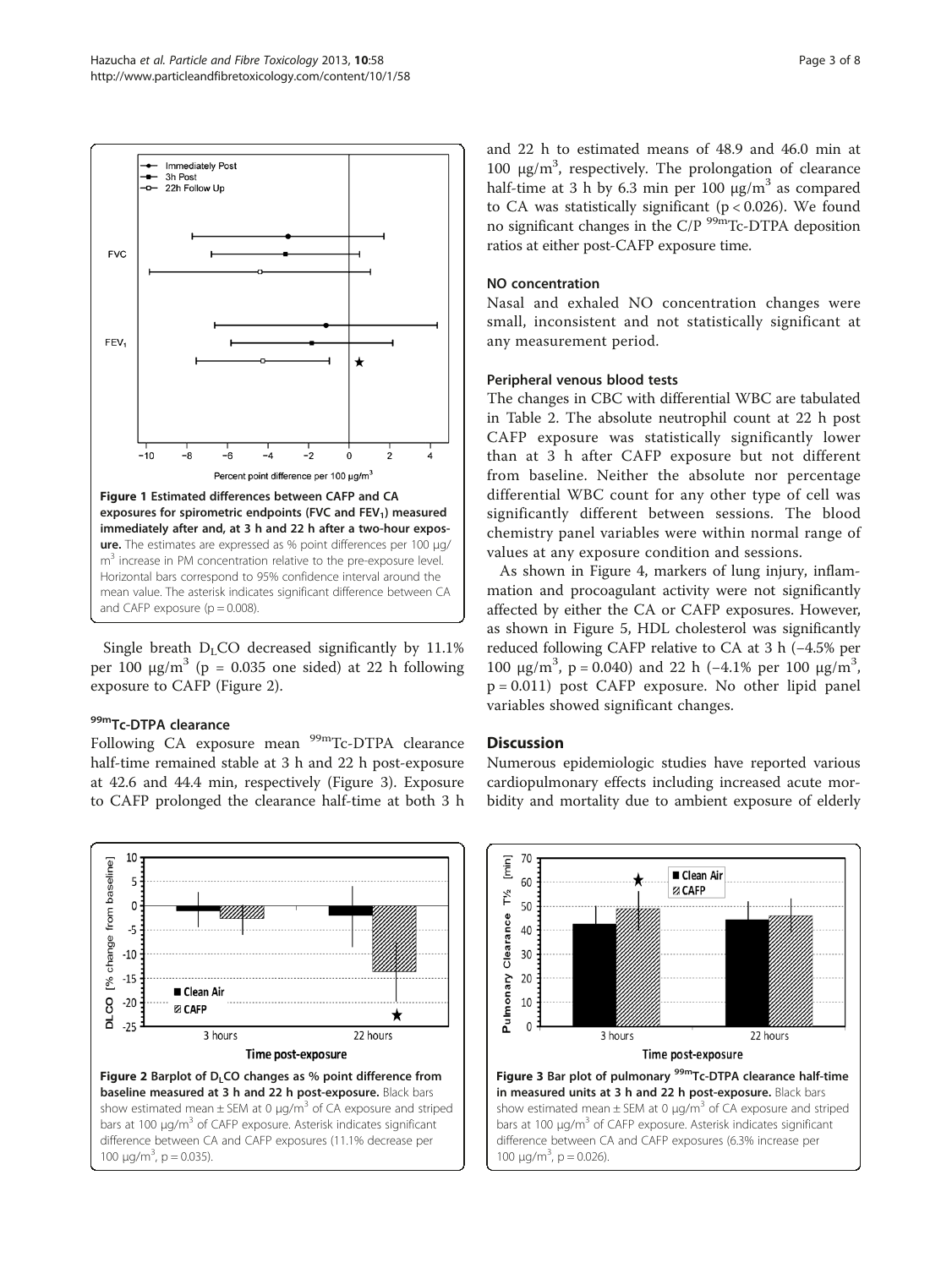<span id="page-3-0"></span>Table 2 Peripheral venous blood absolute cell count (mean ± SEM )

|                             |           | Pre             | 3 h post        | 22 h post        |  |
|-----------------------------|-----------|-----------------|-----------------|------------------|--|
| RBC $(x10^6/\mu L)$         | Clean Air | $4.30 \pm 0.09$ | $4.41 \pm 0.11$ | $4.39 \pm 0.15$  |  |
|                             | CAFP      | $4.49 + 0.12$   | $4.52 + 0.14$   | $4.41 \pm 0.13$  |  |
| WBC $(x10^3/\mu)$           | Clean Air | $5.29 + 0.46$   | $5.89 + 0.45$   | $5.20 + 0.34$    |  |
|                             | CAFP      | $5.42 + 0.37$   | $6.24 + 0.45$   | $4.94 + 0.23$    |  |
| Neutrophils $(x10^3/\mu L)$ | Clean Air | $2.99 \pm 0.30$ | $3.18 + 0.28$   | $7.87 + 0.20$    |  |
|                             | CAFP      | $3.04 + 0.22$   | $3.56 + 0.35$   | $2.67 \pm 0.22*$ |  |
| Lymphocytes $(x10^3/\mu L)$ | Clean Air | $1.74 \pm 0.28$ | $2.07 + 0.25$   | $1.76 + 0.29$    |  |
|                             | CAFP      | $1.81 + 0.31$   | $2.06 + 0.26$   | $1.71 + 0.28$    |  |
| Monocytes $(x10^3/\mu L)$   | Clean Air | $0.40 + 0.01$   | $0.45 + 0.03$   | $0.38 + 0.02$    |  |
|                             | CAFP      | $0.39 \pm 0.03$ | $0.45 + 0.02$   | $0.39 + 0.02$    |  |
| Platelets $(x10^3/\mu L)$   | Clean Air | $231 + 16$      | $241 + 17$      | $232 \pm 13$     |  |
|                             | CAFP      | $258 + 21$      | $267 + 23$      | $241 + 18$       |  |

 $*$ p = 0.0326 (3 h vs. 22 h)

individuals with COPD to fine ambient air PM [\[2,10,11](#page-7-0)]. Smokers at already increased risk of death from cardiopulmonary disease are even more health compromised when repeatedly exposed to PM [\[12](#page-7-0)]. The authors found the strongest respiratory morbidity association with ambient  $PM_{2.5}$  to have zero or one day lag. Although smoking is one of the prominent risk factors for development of COPD that can be aggravated due to exposure to air pollution [\[13](#page-7-0)], very few studies have





explored the effects of fine PM and smoking under controlled laboratory conditions. We report a small though not statistically significant decrease in FVC and  $FEV<sub>1</sub>$  in elderly smokers and subjects with mild COPD immediately after a 2 h CAFP and CA exposure at rest. Post CAFP exposure the decrements persisted and the  $FEV<sub>1</sub>$  decrement became statistically significant at 22 h. The reanalysis of data after removing two ex-smokers still showed the decrease in  $FEV<sub>1</sub>$  to be statistically significant the day after exposure (22 h). In a study with a similar protocol, both healthy and COPD elderly subjects exposed to CAFP during light intermittent exercise showed no statistically significant spirometric effects although the healthy individuals had a small statistically significant decrease in  $SpO<sub>2</sub>$  immediately post-exposure suggesting a transient gas exchange impairment [\[14](#page-7-0)]. However, in a subsequent study from the same laboratory under similar conditions of exposure, healthy elderly not only showed a statistically significant decrease in  $SpO<sub>2</sub>$  as in the previous study but a statistically significant decrement in  $\text{FEF}_{25-75}$  22 h post-CAFP as well [\[15\]](#page-7-0). Thus, the finding of a significant decrease in  $FEV<sub>1</sub>$  at 22 post-CAFP in our younger healthy smokers and ex-smokers is in general agreement with the observation of Gong et al. [[15\]](#page-7-0) reflecting mild impairment of large airways in young subjects and of both large and small airways in older individuals.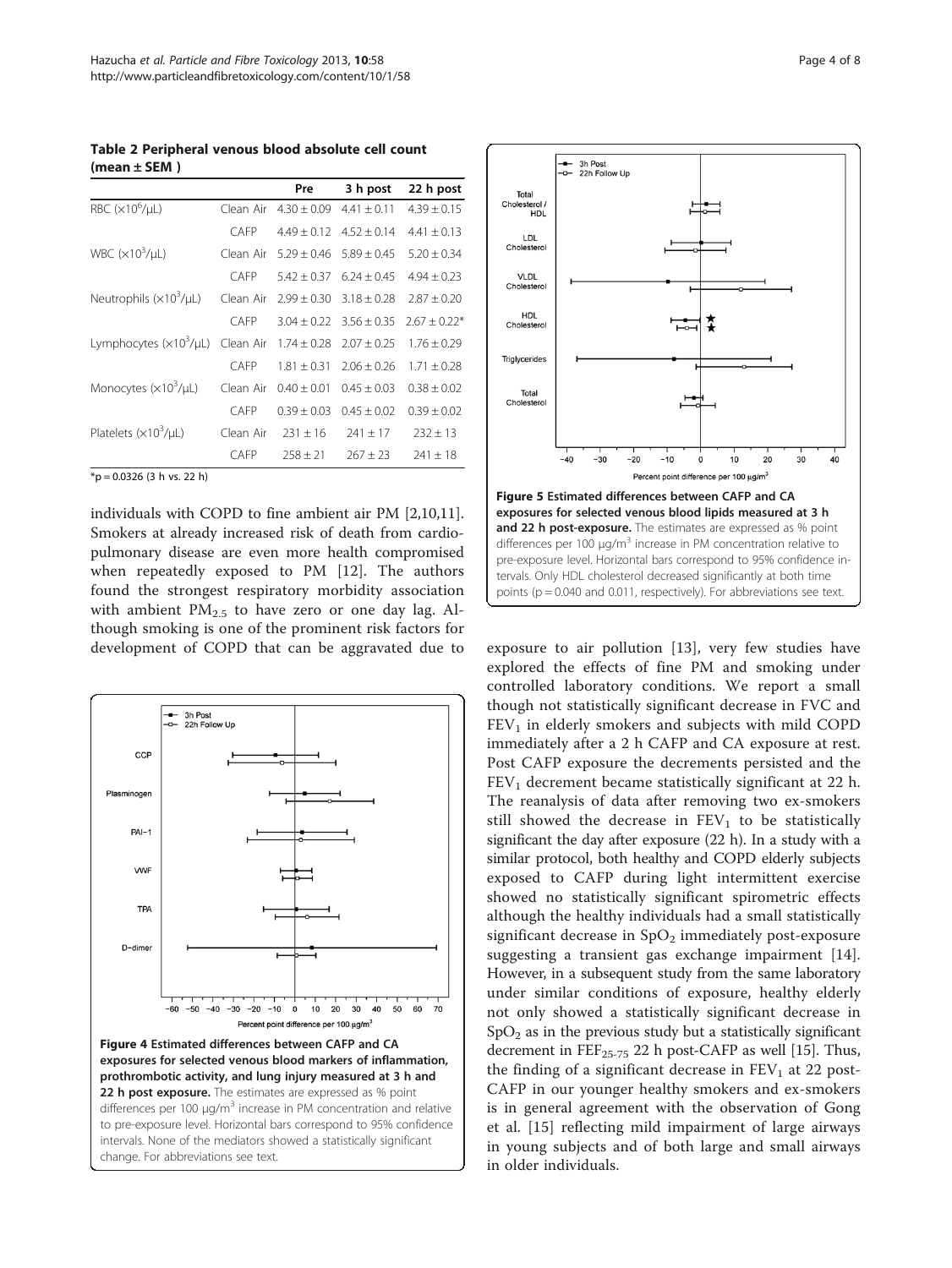In healthy individuals PM<sub>2.5</sub> deposits predominantly in the peripheral airways [\[16\]](#page-7-0). However, bronchoconstriction of conducting airways will enhance central deposition of fine particles [\[6\]](#page-7-0). The epidemiologic study of the Austrian Project on Health Effects of Particulate Matter (AUPHEP) with the population ranging from pre-school children to the elderly has shown that increases in  $R_{AW}$  were most consistently associated with  $PM_{2.5}$  [\[17](#page-7-0)]. In our study we observed an insignificant increase in  $R_{AW}$  at 22 h post CAFP. Generally, the lung deposition of fine PM is higher in smokers (and even more so in COPD subjects) when compared to healthy individuals. The enhanced deposition was proportional to the severity of obstruction. In both smokers and COPD subjects the deposition fraction was negatively associated with  $FEV<sub>1</sub>$ (% predicted) as well as positively associated with  $SR_{AW}$ [[6\]](#page-7-0). A computer simulation model showed that in COPD the overall deposition of fine PM is further increased and shifted to proximal airways as compared to healthy. Such a shift most likely increased PM dose per unit of proximal airways surface area [\[18](#page-7-0)]. Most likely such redistribution is due to an increased production of mucus combined with airways narrowing of smokers and individuals with COPD. We did not measure fractional lung deposition of fine PM in the present study but our pulmonary function observations are consistent with the above studies. We speculate that the decline in  $FEV<sub>1</sub>$  at 22 h following CAFP exposure may be due to an enhanced deposition of fine PM in large airways, and the delay of the effect is consistent with the observation of Pope et al. [[12](#page-7-0)] that the maximal respiratory effects lagged a day following exposure to fine PM.

A substantial component of  $PM<sub>2.5</sub>$  is ultrafine particles (UFP) of 0.1 μm or less. These UFP are preferentially deposited in small airways. A very recent study in healthy subjects has shown that the primary UFP deposition site is the alveolar region. The deposited particles cleared very slowly with no significant elimination over several days [\[19](#page-7-0)]. UFP deposition (as a component of fine PM exposure) was reported to be higher in smokers when compared to healthy individuals [\[6](#page-7-0)]. In healthy subjects controlled exposure to 50  $\mu$ g/m<sup>3</sup> elemental carbon UFP resulted in a small transient increase in  $R_{AW}$ , and statistically significant decrease in  $FEF_{25-75}$  and  $D_{L}CO$ at 21 h post-exposure [[7\]](#page-7-0). The response of our subjects to CAFP was very similar: a small increase in  $R_{AW}$ , a decrease in  $FEV_1$  and  $D_LCO$  at 3 h followed by even greater, statistically significant, decrease in the latter two endpoints at 22 h post exposure. Although the effects UFP may potentially have on alveolar epithelium are yet unclear it is plausible that the gas exchange function of the alveolar region may be compromised. Pietropaoli and colleagues [[7](#page-7-0)] speculated that the UFP effects observed in their study of healthy individuals are due to bronchoconstriction and pulmonary vasoconstriction. Such transient effects are unlikely to have any major health consequences in healthy individuals. However, in smokers who have already reduced spirometric function and  $D_{L}CO$  [\[20\]](#page-7-0) additional reduction in spirometric function and  $D<sub>L</sub>CO$  may further aggravate and even limit subjects' cardiopulmonary function and physical activity.

Although it is unclear what mechanisms may have been involved in  $D<sub>L</sub>CO$  reduction due to PM inhalation, a transient significant increase in DTPA clearance half-time  $(T_{\frac{1}{2}})(i.e.,$  decrease in clearance rate) at 3 h post-exposure as compared to CA suggests either decreased pulmonary epithelial permeability or increased thickness of the alveolar-capillary barrier. Few studies have explored the effects of fine PM exposure on DTPA clearance. Inhalation of fine iron oxide particles  $(12.7 \text{ mg/m}^3)$ for 30 min at rest by healthy young volunteers had no significant effects on  $D<sub>L</sub>CO$  and DTPA clearance half-time either at 0.5 or 24 h post inhalation [[21\]](#page-7-0). Prolonged 24 h chamber exposure of young healthy exercising individuals to predominantly coarse ambient PM failed to have any significant effects on the bloodgas barrier as measured by DTPA clearance rate [[22](#page-7-0)]. Other studies, however, have shown increased epithelial permeability as assessed by DTPA clearance rate in smokers vs. nonsmokers [\[23](#page-7-0),[24\]](#page-7-0). Interpretation of these and of our findings is complicated by likely differences in pre-existing chronic inflammation and changes in airway function and morphology associated with chronic smoking. Evidence for chronic inflammation in our subjects is supported by baseline their DTPA clearance half-time being more than twice as rapid as what we observed previously in healthy non-smoking subjects [[21](#page-7-0)] (mean halftime of 43 vs. 105 min in non-smokers). We speculate that, in our study, fine PM depositing into likely inflamed airways and UFP depositing primarily in the alveolar region induced a transient interstitial edema, effectively thickening the blood-gas barrier which resulted in reduced  $D_{L}CO$  and an increased DTPA clearance half-time. This interpretation is supported by the work of Foster et al. [[25\]](#page-7-0) which showed that mild airway wall edema due to inflamed airways in sheep reduced the rate of DTPA clearance rate.

The significant respiratory response contrasts with minimal effects on a large number of measured peripheral blood endpoints (coagulation factors, inflammatory mediators, and blood cell count, blood chemistries and lipids). With the exception of changes in HDL we did not find any meaningful associations between the changes in blood variables, PM concentration or pulmonary function changes. Considering a relatively short exposure time at rest it is unlikely that the concentration of the particles was high enough to induce systemic effects. A similar study with a higher level of CAFP and inclusion of light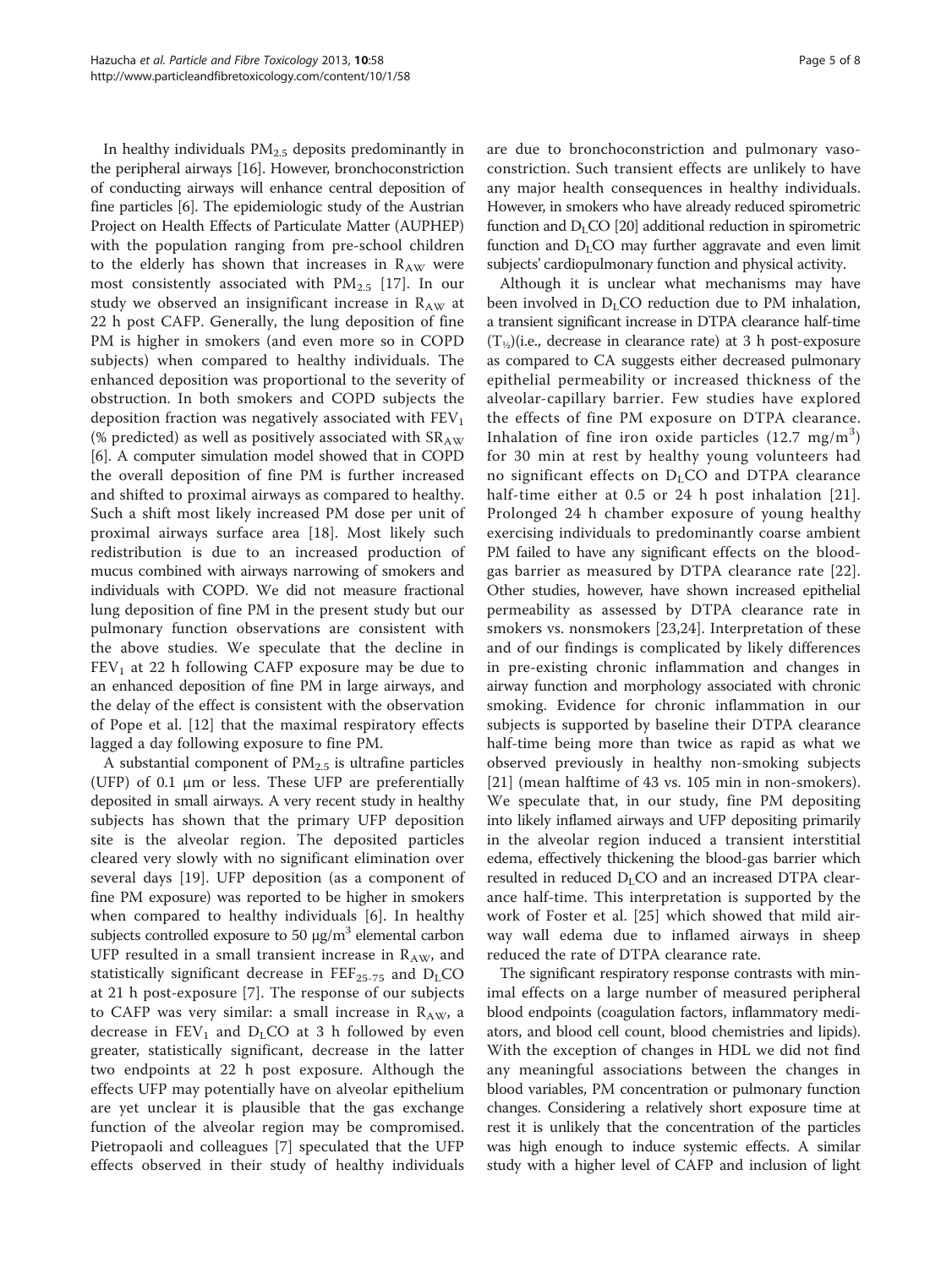exercise also reported a lack of significant changes in CBC, differential WBC and procoagulation factors [[14](#page-7-0)]. On the other hand, Ghio et al. [[8\]](#page-7-0) reported neutrophilia in younger individuals exposed to Chapel Hill CAFP for 2 h while alternating 15 min exercise (minute ventilation of about 50 L/min) with 15 min rest to a slightly higher PM<sub>2.5</sub> concentration (120.5  $\pm$  14  $\mu$ g/m<sup>3</sup>) than in our study. In our middle-aged cohort we observed only a small increase in absolute WBC at 3 h post exposure to both CA and CAFP. The absence of consistent inflammatory, coagulation and blood cell count changes suggest that the respective mechanisms were not sufficiently activated by relatively low fine PM exposure load in our study. Even in studies of elderly where the average fine PM concentration was twice as high as ours the induced changes in the above endpoints were minimal if any [[14,15](#page-7-0)]. In our cohort of 11 smokers we did not observe any enhanced pulmonary or inflammatory response in those individuals either. Very recently, however, Rice et al. [\[26](#page-7-0)] reported a significant decrease in circulating HDL cholesterol level but no other lipids in welders acutely exposed to primarily  $PM_{2.5}$  welding fumes. Our results parallel these findings, also showing a significant post-exposure decrease in HDL at 3 and 22 h without any significant changes in other lipids.

# Conclusions

We found that in 11 middle-aged to elderly mostly female smokers, including two ex-smokers, there were statistically significant lung function decrements after a 2 h exposure to concentrated fine Chapel Hill PM (CAFP) at rest. With respect to our a priori primary endpoint measures we found a significant reduction in  $FEV<sub>1</sub>$  at 22 h post-exposure and a significant increase in DTPA clearance half-time at 3 h post-exposure. The coherence of these observations contrasts with randomness of response in various exploratory endpoints – serum chemistries and protein panels, and procoagulants. These changes were not driven by two ex-smokers since the removal of their data did not change the statistical significance of these primary outcomes. These findings are consistent with mild airways inflammation and plausibly with transient interstitial edema. The findings in other exploratory endpoints such as hematologic, serum chemistry and protein panels, and procoagulants appeared to be random. The lack of consistent inflammatory response makes it difficult to assess the systemic significance of the observed effects. Since these effects developed after resting inhalation of relatively low concentrations of CAFP the lung function changes might be expected to be more pronounced in individuals with pre-existing conditions, with higher inhaled CAFP concentrations and with increased ventilation attendant to exercise.

# **Methods**

# Subjects

Seventeen current and ex-smokers, aged 35–74 yrs, recruited from the general population who initially qualified for the study approved by the UNC IRB and the EPA but for various technical reasons only 11 participated in the exposure phase of the study. On the day of exposure and until the completion of the study and discharge the next day subjects were not allowed to smoke but were allowed to use their own nicotine gum/patch.

# Protocol

Eligible volunteers came to the laboratory 5 times; a training day and two exposure days with 22 h follow-up separated by at least 3 weeks. Double-blind and counterbalanced exposures to CA or CAFP with an MMAD of less than 2.5 microns lasted 2 h with subjects resting during the exposure. During the training session the subjects were familiarized with and performed most of the study procedures. As part of this session ECG leads for 24 h Holter monitoring were placed on the subjects (Mortara, Milwaukee, WI). Subjects were excluded from further study if the Holter reviewed by a cardiologist showed significant arrhythmia or evidence of ischemia.

Upon arrival in the laboratory on the exposure day, medical personnel ascertained the subject's general health, took vital signs and evaluated respiratory symptoms. Subsequently, the subjects performed pre-exposure lung function tests, had ECG electrodes attached for safety monitoring, had blood samples drawn and entered the exposure chamber with conditions blinded to both the subject and the investigator. ECG and finger pulse  $S_pO_2$  were monitored continuously during the exposure and spirometric measures of lung function were checked midway through the exposures. Subjects were asked to refrain but were not prohibited from using inhaled bronchodilators during exposures; if medication use was necessary subjects were instructed to maintain consistent medication use across the two exposures. After completing post-exposure testing and blood draw the subjects were discharged. The next morning subjects returned to the facility for 22 h post exposure testing.

# Exposure chamber and PM generation

All exposures were carried out at the EPA Human Studies Facility (HSF) on the University of North Carolina campus at Chapel Hill, NC. A fine particle concentrator [\[27](#page-7-0)] installed at the EPA HSF and described earlier [[28\]](#page-7-0) was used for this study.

# Procedures

Spirometry was measured before, immediately, 3 h and 22 h after exposure using Sensormedics Vmax 229 system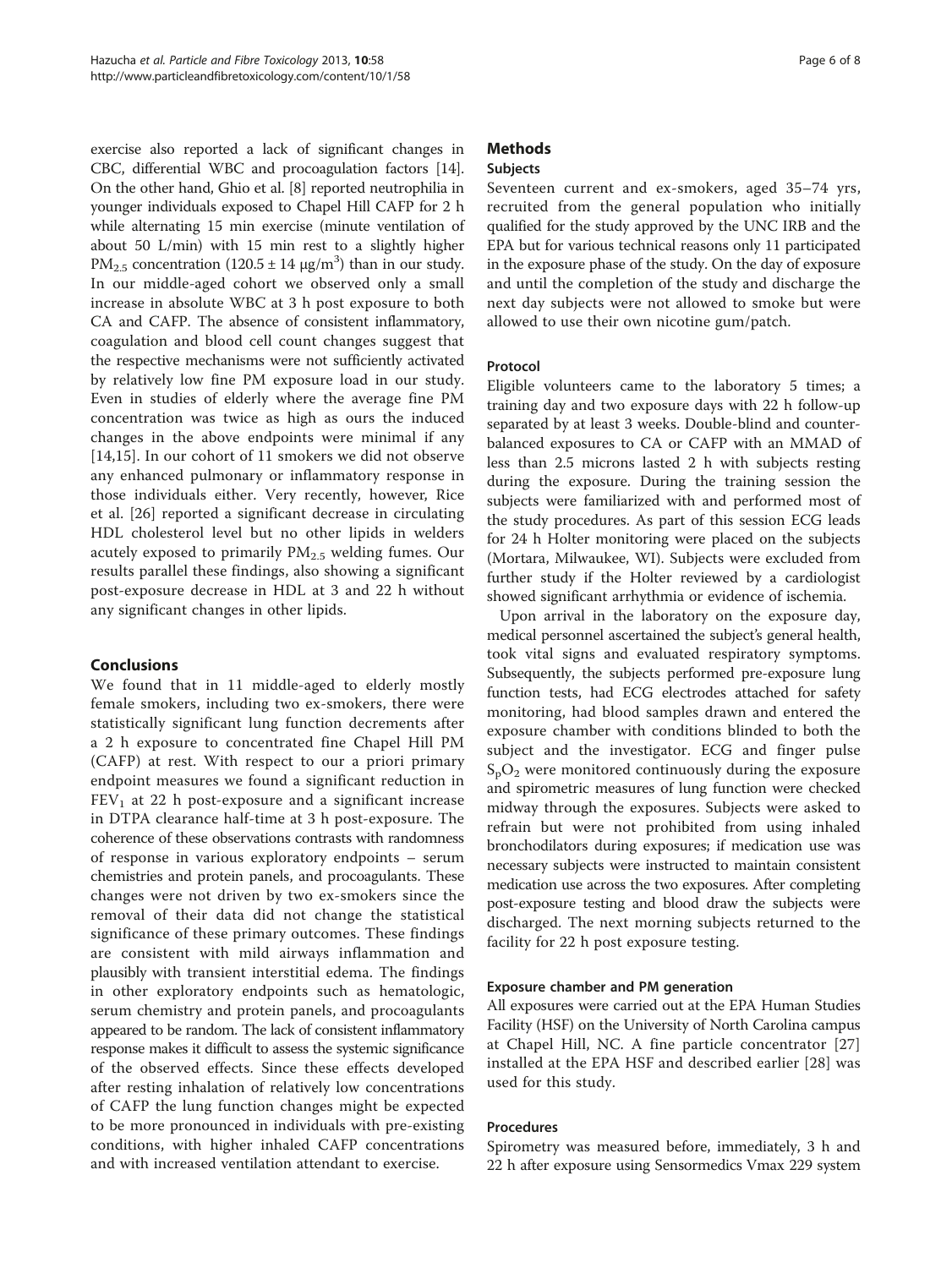(Yorba Linda, CA) conforming to recommended ATS/ ERS procedure [[29](#page-7-0)].

The permeability of the respiratory epithelium was assessed at 3 h and 22 h post exposure by monitoring the pulmonary clearance of an inhaled radiolabeled tracer molecule  $(^{99}$ mTc-DTPA) from the lungs into the blood using a gamma camera. The rate of clearance of radioactivity from the thorax serves as an index of alveolar epithelial permeability and the results are reported as the calculated clearance half-time  $(T_{1/2})$  [\[21](#page-7-0)]. Regional deposition within the central (C) and peripheral (P) regions of the lung was examined by calculating a central to peripheral (C/P) ratio based on counts from the initial one minute dynamic image following deposition of the inhaled radiolabeled DTPA aerosol [[30\]](#page-7-0).

As secondary endpoints, we measured  $D<sub>L</sub>CO$  [\[31\]](#page-7-0) and plethysmographic airway resistance using Sensormedics Vmax system, and exhaled (bag collection) and nasal (on-line) nitric oxide [[32\]](#page-7-0) using Sievers 270B analyzer (GE Analytical, Boulder, CO).

Blood was drawn immediately prior to and both 3 h and 22 h after exposure to obtain peripheral venous blood cell counts and blood chemistry measurements including a complete blood count (CBC), circulating levels of inflammatory cytokines, serum electrolytes, lipoproteins (triglycerids, total cholesterol, HDL, LDL) and indicators of kidney (creatinine, BUN, BUN/creatinine ratio) and liver (bilirubin, total protein, albumin, globulin, ALP, AST-SGOT, ALT-SGPT, GGT) function. Plasma assays included tPA, PAI-1, vWF, CRP, quantitative CRP, Clara cell 16 protein (CCP), and D-dimer.

#### Statistical approach

The primary variables of interest selected a priori were  $FEV<sub>1</sub>$  and <sup>99m</sup>Tc-DTPA clearance. The other reported endpoints were of secondary interest. All endpoints with the exception of <sup>99m</sup>Tc-DTPA clearance were acquired at baseline (pre-exposure), 3 h and 22 h post-exposure. Spirometry was also measured immediately post-exposure while DTPA clearance was only measured at 3 h and 22 h post-exposure. The endpoints with baseline values were expressed as % of baseline (100\*post/pre) to control for day-to-day variability. The differences in responses between CA and CAFP were examined using linear mixed effects models with subject-specific random intercepts to account for repeated measures and subject CAFP exposure level variability. The differences in responses between CA and CAFP were considered separately for each time point (immediately post, 3 h and 22 h post-exposure). They were expressed per 100  $\mu$ g/m<sup>3</sup> of PM relative to baseline in normalized endpoints (spirometry,  $D_{L}CO$  and blood data) and in measured units for  $99m$ Tc-DTPA clearance half-time. R statistical software (Version 2.11.1) was used for the analysis and to generate plots. To

determine statistical significance at  $\alpha$  = 0.05 two-tailed test was used to evaluate all data except  $D<sub>L</sub>CO$  where one-tailed test was used.

In this study a large number of endpoints were measured and so a question of multiple comparisons correction is of concern. For the primary endpoints  $(FEV_1, DTPA)$ multiple comparison adjustment is not appropriate since they were declared as such a priori and are not covariates. While the study was powered on  $FEV<sub>1</sub>$  changes observed in other studies we measured a number of secondary endpoints not studied under these conditions in this population. Among approximately 40 blood exploratory endpoints, only one (HDL) was found to have a p-value <0.05. The other one was  $D<sub>L</sub>CO$ . The seemingly significant change of these two endpoints might be due to chance rather than due to CAFP exposure. After adjusting for multiple testing, the HDL and  $D<sub>L</sub>CO$  changes would not have been statistically significant. However, the small sample size may have an impact on the rate of false negative findings particularly when CAFP-induced changes may be small.

#### Abbreviations

ALP: Alkaline phosphatase; AST-SGOT: Aspartate aminotransferase; ALT-SGPT: Alanine aminotransferase; BUN: Blood urea nitrogen; CA: Clean air; CAFP: Concentrated ambient fine particulates; CBC: Complete blood count; CCP: Clara cell 16 protein; COPD: Chronic obstructive pulmonary disease; CRP: C-reactive protein; D<sub>LCO</sub>: Lung diffusing capacity for carbon monoxide; ECG: Electrocardiogram; FEF<sub>25-75</sub>: Forced expiratory flow between 25-75% of FVC; FEV<sub>1</sub>: Forced expiratory volume in 1 sec; FVC: Forced vital capacity; GGT: Gamma glutamyl transferase; HDL: High density lipoprotein; LDL: Low density lipoprotein; PAI-1: Plasminogen activator inhibitor; PM: Particulate matter; SpO<sub>2</sub>: Pulse oximeter oxygen saturation; R<sub>AW</sub>: Airway resistance; SR<sub>AW</sub>: Specific airway resistance; <sup>99m</sup>Tc-DTPA: Technetium-99m diethylene triamine pentaacetic acid; tPA: Tissue plasminogen activator; vWF: Von Willebrand factor antigen level; UFPM: Ultrafine particulate matter.

#### Competing interests

The authors declare that they have no competing interests.

#### Authors' contributions

Conception and design: MJH, PAB, RBD, WB, NEA, WEC. Acquisition of data: MJH, WB, JCL, KZ, HK. Analysis and interpretation of data: MJH, AGR, NA, PAB, JL, RBD Drafting and revisions of the manuscript: MJH, PAB, JL, WB, NA, AGR, WEC, RBD. All authors read and approved the final manuscript.

#### Acknowledgements

This research was funded by the United States Environmental Protection Agency through cooperative agreement CR83346301 with the Center for Environmental Medicine, Asthma and Lung Biology at the University of North Carolina at Chapel Hill. This document has been reviewed in accordance with U.S. Environmental Protection Agency Policy and approved for publication. The views expressed in this article are those of the authors and do not necessarily represent the views of policies of the U.S. Environmental Protection Agency. The authors are indebted to MaryAnn Bassett and Debra Levin for medical assistance with subjects; and to Lisa Dailey, Jacqueline Stonehuerner, Jacqueline Carter, Joleen Soukup, Shirley Harder, Robert Silbajoris and Martin Case for their technical assistance in the execution of this study.

#### Author details

<sup>1</sup> Center for Environmental Medicine, Asthma and Lung Biology, University of North Carolina, CB#7310, 104 Mason Farm Road, Chapel Hill, NC 27599-7310, USA. <sup>2</sup>Department of Medicine, School of Medicine, University of North Carolina, CB#7020, Chapel Hill, NC 27599-7020, USA. <sup>3</sup>Department of